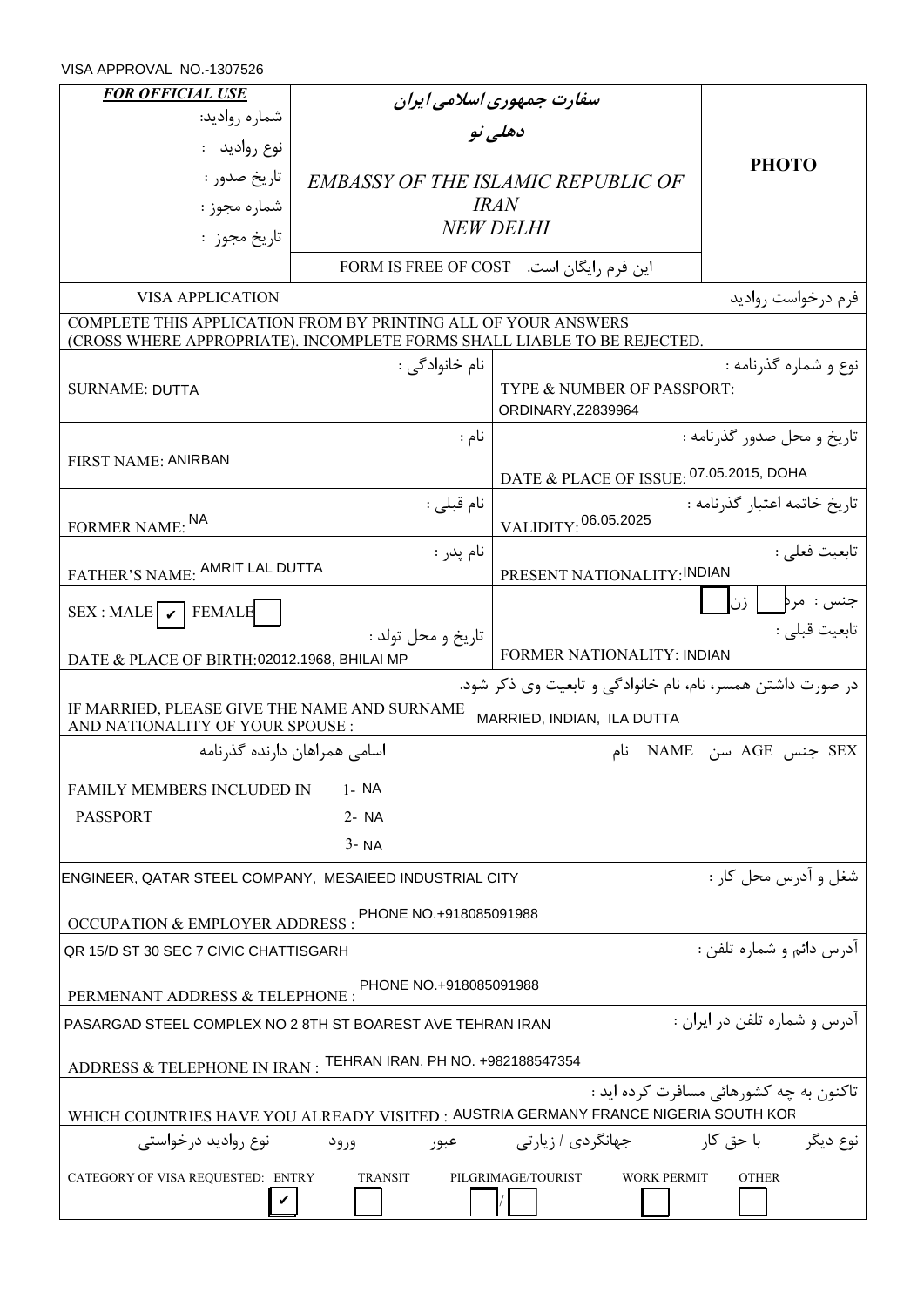|                                                                                                                                                                                                                                                  | منظور از مسافرت به ایران :                                                         |  |  |  |
|--------------------------------------------------------------------------------------------------------------------------------------------------------------------------------------------------------------------------------------------------|------------------------------------------------------------------------------------|--|--|--|
| PURPOSE OF VISIT TO THE ISLAMIC REPUBLIC OF IRAN: BUSINESS                                                                                                                                                                                       |                                                                                    |  |  |  |
| PROPOSED DURATION OF STAY IN IRAN: ONE MONTH                                                                                                                                                                                                     | مدت اقامت در ایران :                                                               |  |  |  |
| 20.04.2017                                                                                                                                                                                                                                       | تاريخ تقريبي مسافرت به ايران :                                                     |  |  |  |
| APPROXIMATE DATE OF ARRIVAL IN IRAN:                                                                                                                                                                                                             |                                                                                    |  |  |  |
| PORT OF ENTRY : TEHRAN: توع ورود                                                                                                                                                                                                                 | مـرز ورود :                                                                        |  |  |  |
| <b>MODE OF ENTRY:</b>                                                                                                                                                                                                                            |                                                                                    |  |  |  |
| $BY AIR$ $\triangleright$<br>BY LAND                                                                                                                                                                                                             | زمینی   هوائی                                                                      |  |  |  |
|                                                                                                                                                                                                                                                  | نام اشخاص و سازمانهائی که در ایران ملاقات خواهید نمود :                            |  |  |  |
| NAME OF THE INDIVIDUAL(S) AND ORGANIZATION (S)<br>YOU INTEND TO MEET IN IRAN :                                                                                                                                                                   |                                                                                    |  |  |  |
|                                                                                                                                                                                                                                                  | آيا قبلاً به ايران سفر نموده ايد؟ چند بار؟ تاريخ و محل اخذ رواديد :                |  |  |  |
| HAVE YOU EVER BEEN IN IRAN? HOW MANY TIMES? DATE AND PLACE,<br>FROM WHERE VISA WAS ISSUED?<br>NΟ                                                                                                                                                 |                                                                                    |  |  |  |
|                                                                                                                                                                                                                                                  | محل تأمين هزينه سفر و اقامت :                                                      |  |  |  |
| WHO WILL MEET THE EXPENSES FOR JOURNEY AND STAY IN IRAN: MY COMPANY                                                                                                                                                                              |                                                                                    |  |  |  |
|                                                                                                                                                                                                                                                  | آيا تاكنون با درخواست شما جهت سفر به ايران مخالفت شده است ؟ در كجا و در چه تاريخي؟ |  |  |  |
| HAS YOUR VISA APPLICATION EVER BEEN REJECTED? NO<br>IF YES, PLEASE FURNISH DETAILS.                                                                                                                                                              |                                                                                    |  |  |  |
|                                                                                                                                                                                                                                                  | بدینوسیله گواهی می شود که اطلاعات فوق طبق اطلاعات اینجانب صحیح می باشد.            |  |  |  |
| I HEREBY DECLARE THAT THE ABOVE INFORMATION IS TRUE TO THE BEST OF MY KNOWLEDGE.                                                                                                                                                                 |                                                                                    |  |  |  |
| بدینوسیله متعهد می شوم که کلیه قوانین و مقررات مجری نسبت به کلیه اتباع خارجی را در زمان اقامت در ایران مرعی می دارم.<br>I UNDERTAKE TO OBSERVE & FOLLOW ALL LAWS AND REGULATIONS APPLICABLE TO ALL FOREIGN<br>NATIONALS, DURING MY STAY IN IRAN. |                                                                                    |  |  |  |
| SIGNATURE OF THE APPLICANT:                                                                                                                                                                                                                      | محل امضای متقاضی :<br>.                                                            |  |  |  |
| DATE: 10.04.2017                                                                                                                                                                                                                                 | تاريخ :                                                                            |  |  |  |
|                                                                                                                                                                                                                                                  | آدرس و شماره تلفن (در هند جهت تماس ضروری)                                          |  |  |  |
| ADDRESS AND PHONE (IN INDIA COMMUNICATION)                                                                                                                                                                                                       |                                                                                    |  |  |  |
| QR 15/D ST 30 SEC 7 CIVIC CHATTISGARH                                                                                                                                                                                                            | +918085091988                                                                      |  |  |  |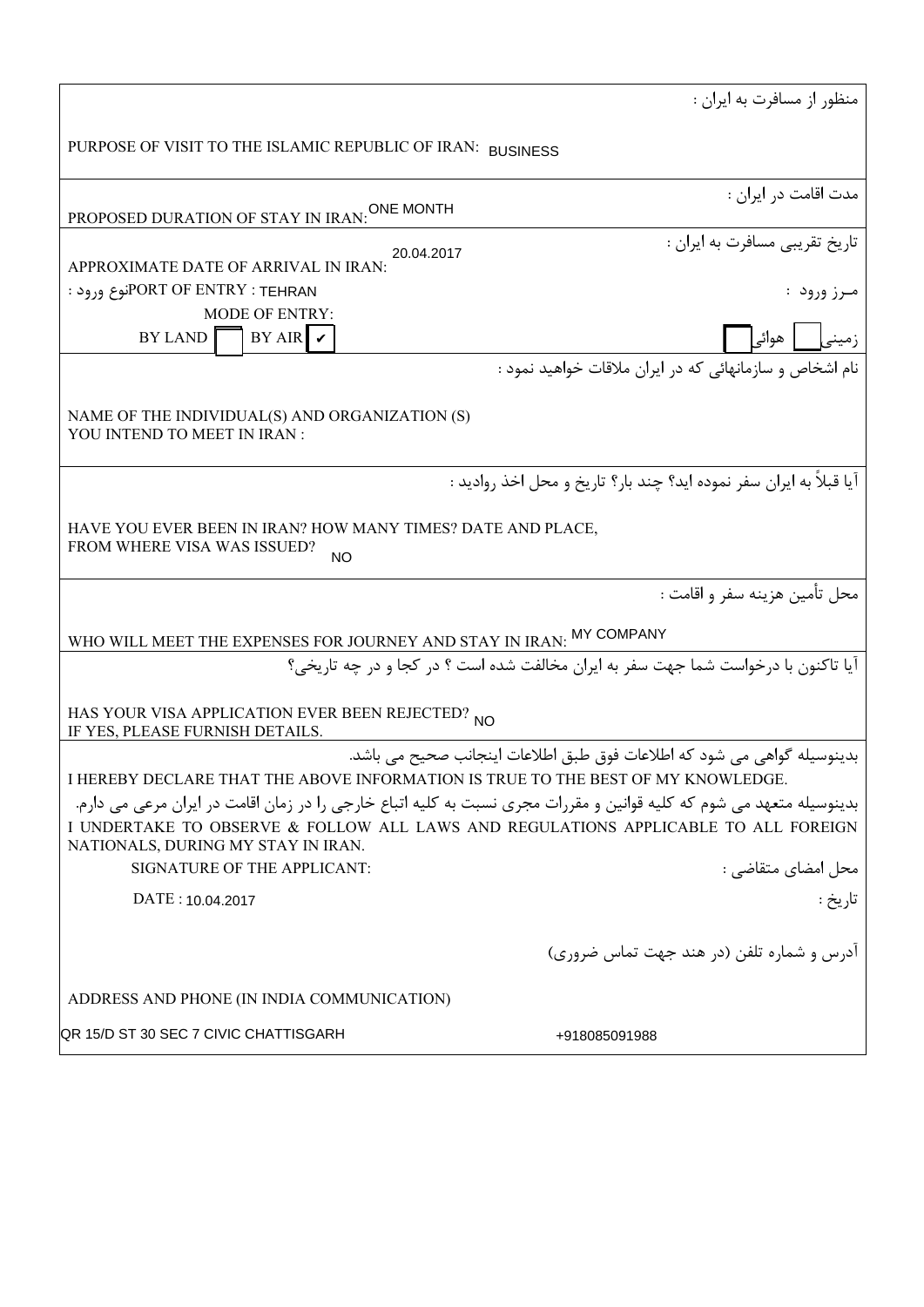**بسمه تعالی وزارت امور خارجه جمهوری اسلامی ایران فرم دعوت از کارشناسان و مدیران خارجی**

فرم شماره یک فارسی

شماره :

|        | محل اخذ رواديد:       |                     |                           |                       |                                                                                                        | تاريخ :                   |
|--------|-----------------------|---------------------|---------------------------|-----------------------|--------------------------------------------------------------------------------------------------------|---------------------------|
|        |                       |                     |                           |                       |                                                                                                        | مشخصات ميهمان:            |
|        | تاريخ تولد: محل تولد: |                     |                           |                       | نام خانوادگی :                                                                                         | نام :                     |
|        | نام پدر( لاتين):      |                     |                           | نام خانوادگی( لاتين): |                                                                                                        | نام(لاتين):               |
|        | سمت:                  | شغل:                | تابعيت قبل <sub>ي</sub> : |                       | تابعيت فعلى :                                                                                          | شماره گذرنامه :           |
|        |                       |                     | موضوع فعاليت :            |                       |                                                                                                        | نام موسسه /شركت:          |
|        |                       | شماره تلفن :        |                           |                       |                                                                                                        | آدرس محل کار:             |
|        |                       | شماره تلفن:         |                           |                       |                                                                                                        | آدرس محل سكونت:           |
|        |                       |                     |                           |                       |                                                                                                        | آدرس پست الكترونيک :      |
|        |                       |                     |                           |                       |                                                                                                        | مشخصات ميزبان             |
|        | محل تولد:             | تاريخ تولد:         | نام پدر:                  |                       | نام خانوادگی:                                                                                          | نام :                     |
|        |                       |                     | سمت:                      |                       | شغل :                                                                                                  | شماره شناسنامه:           |
|        |                       | شماره تلفن:         |                           |                       |                                                                                                        | آدرس محل کار:             |
|        |                       | شماره تلفن:         |                           |                       |                                                                                                        | آدرس محل سكونت:           |
|        |                       | شماره تلفن همراه :  |                           |                       |                                                                                                        | آدرس پست الكترونيك:       |
|        |                       |                     |                           |                       |                                                                                                        | شماره ثبت شركت :          |
|        |                       |                     |                           |                       |                                                                                                        | موضوع فعاليت شركت :       |
|        |                       |                     |                           |                       |                                                                                                        | علت دعوت را توضيح دهيد:   |
|        |                       |                     |                           |                       | آیا نامبرده به همین علت و یا به منظور دیگر قبلاً نیز به ایران سفر کرده بود؟ تاریخ و علت را توضیح دهید. |                           |
|        |                       |                     |                           |                       | اشخاص و سازمانهایی که با آنها قصد ملاقات دارد:                                                         |                           |
| تاريخ: | علت ملاقات            |                     | سازمان /موسسه             | تايعيت                | نام خانوادگی:                                                                                          | نام:                      |
|        |                       |                     |                           |                       |                                                                                                        |                           |
|        |                       |                     |                           |                       |                                                                                                        |                           |
|        |                       | مدت اقامت در ایران: |                           | مرز خروج :            | مرز ورود:                                                                                              | تاريخ ورود:               |
|        |                       |                     |                           |                       |                                                                                                        |                           |
|        |                       |                     |                           |                       |                                                                                                        | آدرس محل اقامت در ايران : |
|        |                       |                     |                           |                       |                                                                                                        | تلفن :                    |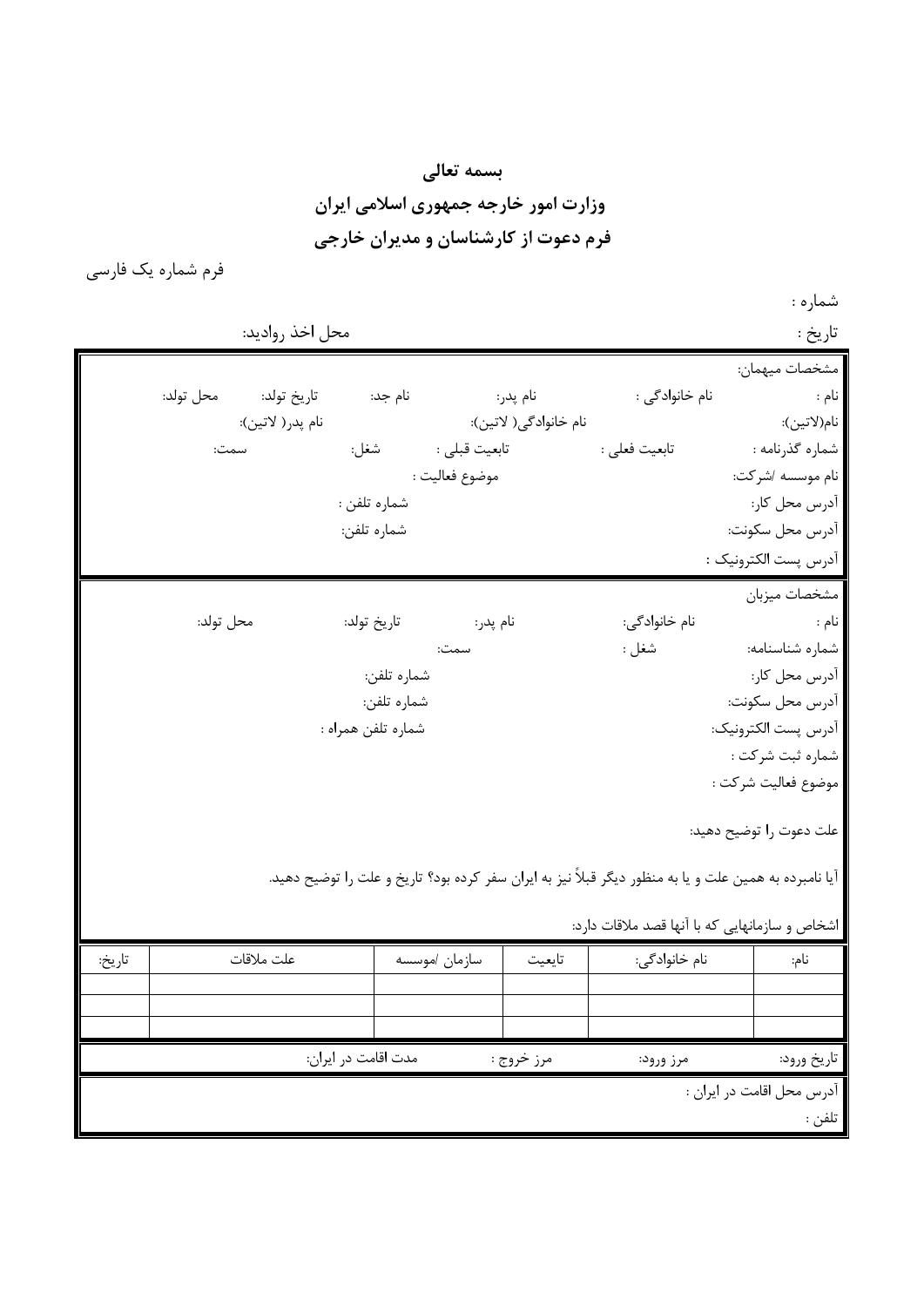شهرها و اماکن مورد بازدید و علت آن : هزینه میهمان از چه طریق تامین می شود؟ آیا تا کنون با درخواست روادید وی مخالفت شده است؟ مشخصات آخرین فردی که از این نمایندگی دعوت کرده اید ؟ با ذکر تاریخ مشخصات نماینده شرکت / وزارتخانه که این میهمان را در ایران همراهی می کند ؟ نام : نام خانوادگی : شماره تلفن ثابت : شماره تلفن همراه: صحت مطالب مندرج در فرم و پذیرش مسئولیت میهمان مبنی بر رعایت مقررات و قوانین جمهوری اسلامی ایران مورد تائید است. مهر و امضاء تذگر؛ فرم ناقص مورد بررسی قرار نمی گیرد. نام جد برای اتباع کشورهای عربی و یا اتباع اروپایی که ملیت عربی دارند. با توجه به بررسی درخواستها در نمایندگی و مرکز، ارائه اطلاعات غلط موجب رد درخواست می شود. تکمیل فرم تقاضای وزارتخانه ها و موسسات دولتی توسط نمایندگان مجاز آنان که نمونه امضاء معرفی شده دارند میسر است. شرکتهای خصوصی در صورت داشتن کارت بازرگانی معتبر و امضای مدیر عامل می توانند اقدام به دعوت نمایند.